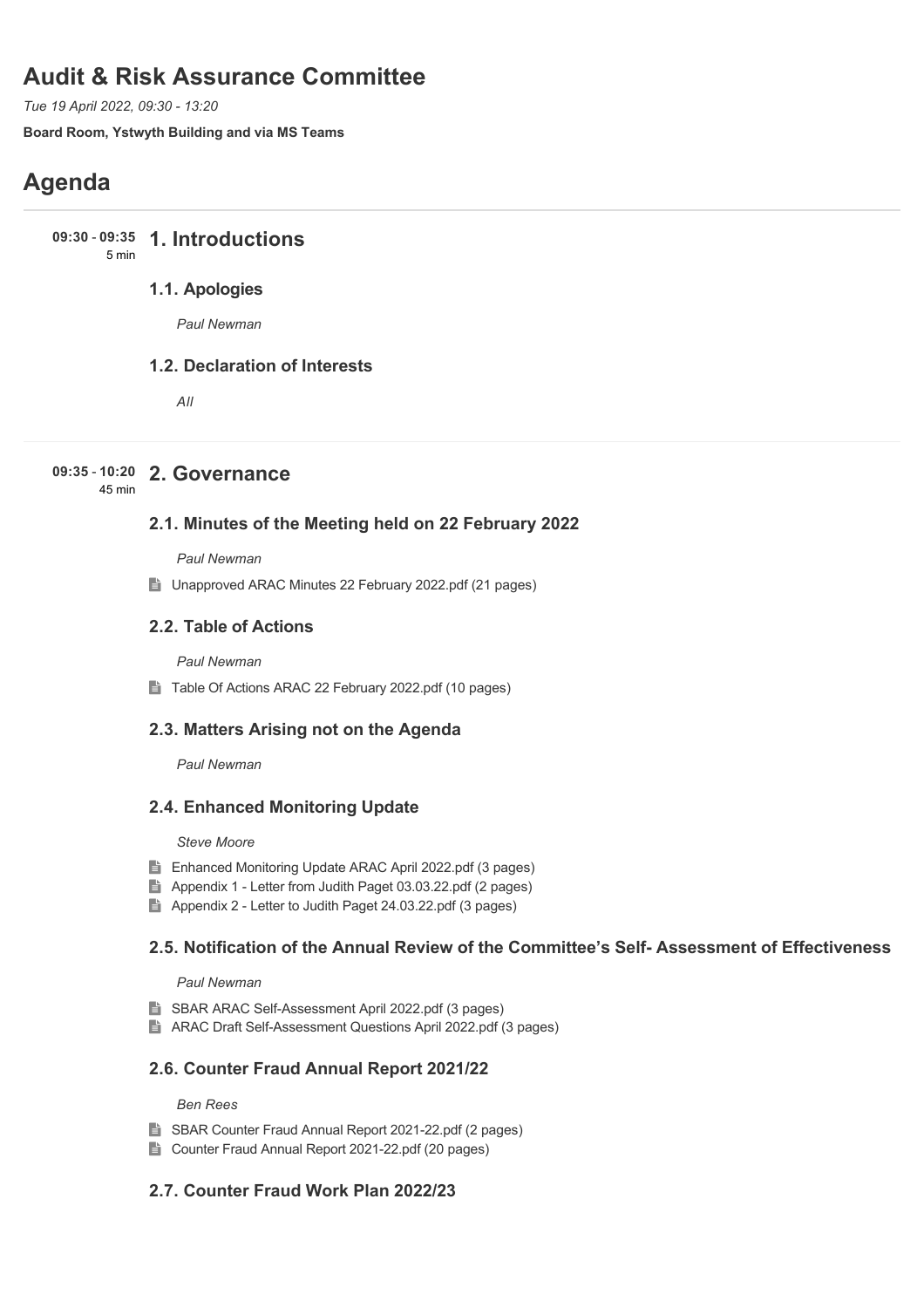#### *Ben Rees*

- SBAR Counter Fraud Work Plan 2022-23.pdf (3 pages)
- Counter Fraud Work Plan 2022-23.pdf (12 pages)

#### **2.8. NHS Counter Fraud Authority Draft SRT Return**

#### *Ben Rees*

- SBAR Counter Fraud Draft SRT April 2022.pdf (2 pages)
- Draft review of NHS Requirements Government Functional Standards.pdf (15 pages)

### **2.9. Report on the Adequacy of Arrangements for Declaring, Registering and Handing interests, Gifts, Hospitality, Honoraria and Sponsorship**

#### *Joanne Wilson*

- Declarations, Gifts, etc ARAC April 2022.pdf (9 pages)
- Appendix 1 Register of Board Members Interests 31.03.22.pdf (8 pages)
- Appendix 2 Register of Staffs Interests 31.03.22.pdf (207 pages)
- Appendix 3 Register of Gifts 31.03.22.pdf (3 pages)
- Appendix 4 Register of Hospitality Sponsorship Honoraria 31.03.22.pdf (2 pages)

### **3. Financial Focus 10:20** - **10:25**

5 min

### **3.1. Financial Assurance Report**

*Huw Thomas*

Financial Assurance Report ARAC April 2022.pdf (24 pages)

#### **4. Clinical Audit 10:25** - **10:40** 15 min

#### **4.1. Clinical Audit Update**

*Mandy Rayani*

DEFERRED to 21 June 2022

### **5. Audit Wales 10:40** - **11:00**

20 min

#### **5.1. Audit Wales Update Report**

*Audit Wales*

Audit Wales Update ARAC April 2022.pdf (10 pages)

#### **5.2. Audit Wales Annual Plan 2022**

*Audit Wales*

Audit Wales Hywel Dda UHB Audit Plan 2022.pdf (14 pages)

**6. BREAK 11:00** - **11:10** 10 min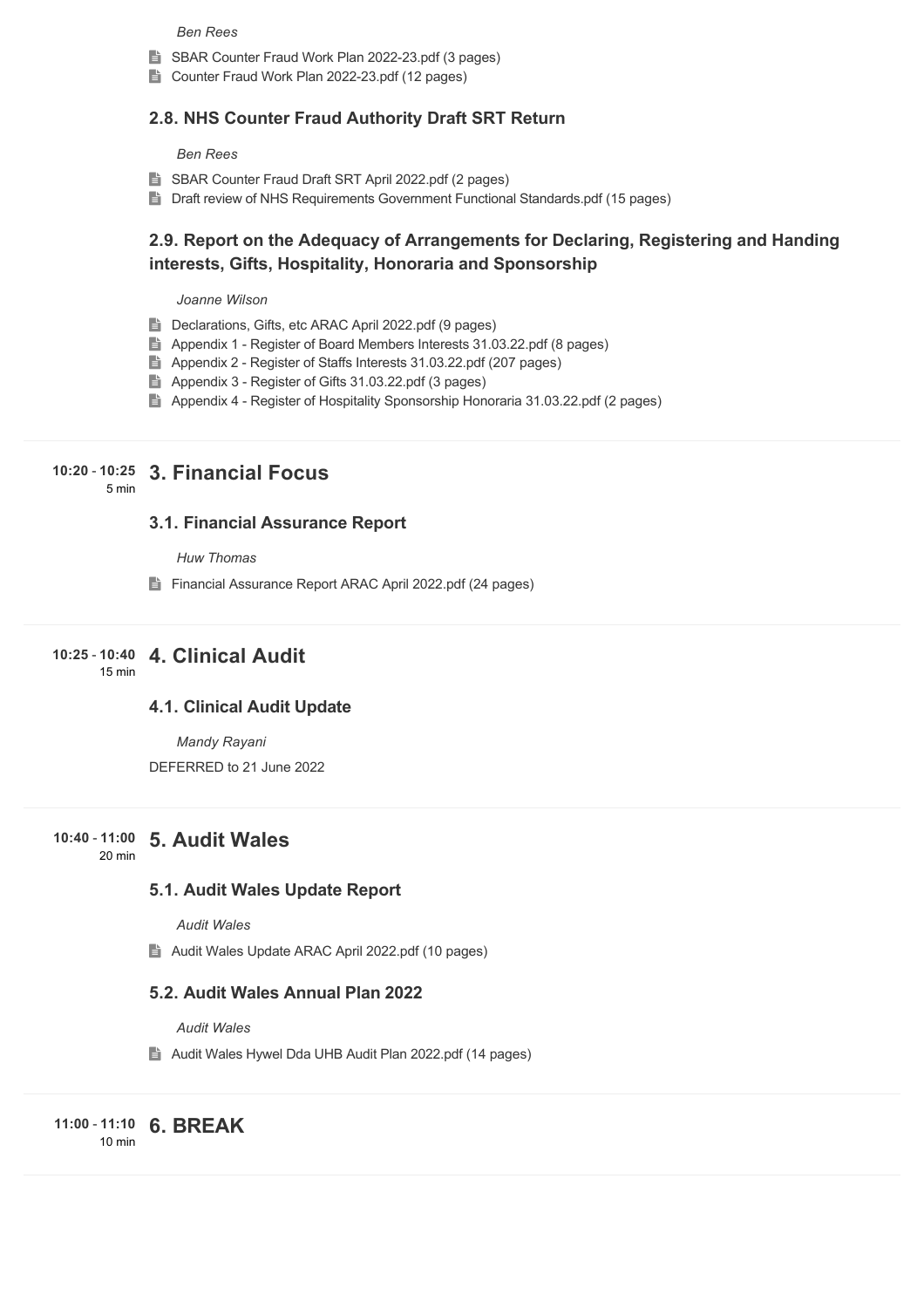### **7.1. Radiology Directorate Internal Audit Update**

*Andrew Carruthers*

Radiology Update ARAC April 2022.pdf (6 pages)

#### **7.2. Response to Internal Audit Records Management Review**

*Andrew Carruthers*

- Response to IA Records Management Review ARAC April 2022.pdf (9 pages)
- Records Management Final IA Briefing Paper.pdf (12 pages)

### **7.3. RCP Medical Records Keeping Standards Internal Audit Update**

*Philip Kloer*

DEFERRED to 21 June 2022

#### **7.4. Internal Audit Plan Progress Report**

#### *James Johns*

- SBAR IA Plan Progress Report ARAC April 2022.pdf (3 pages)
- IA Plan Progress Report ARAC April 2022.pdf (12 pages)

#### **7.5. Internal Audit Plan and Charter 2022/23**

*James Johns*

- SBAR IA Plan & Charter 2022-23 ARAC April 2022.pdf (3 pages)
- HDdUHB Internal Audit Plan & Charter 2022-23.pdf (30 pages)

#### **7.6. TriTech Institute Governance Review (Limited Assurance)**

*James Johns/Philip Kloer*

**■** Tritech Institute Governance Review Final IA Report.pdf (19 pages)

#### **7.7. Non-clinical Temporary Staffing (Limited Assurance)**

*James Johns/Lisa Gostling*

■ Non-Clinical Temporary Staffing Final IA Report.pdf (16 pages)

### **7.8. Workforce Planning (Substantial Assurance)**

*James Johns/Lisa Gostling*

**E** Workforce Planning Final IA Report.pdf (11 pages)

### **7.9. Organisational Values & Staff Wellbeing (Substantial Assurance)**

*James Johns/Lisa Gostling*

■ Organisational Values & Staff Wellbeing Final IA Report.pdf (13 pages)

### **7.10. Primary Care Clusters (Reasonable Assurance)**

*James Johns/Jill Paterson*

**Primary Care Clusters Final IA Report.pdf (11 pages)** 

### **7.11. Performance Monitoring & Reporting (Substantial Assurance)**

*James Johns/Huw Thomas*